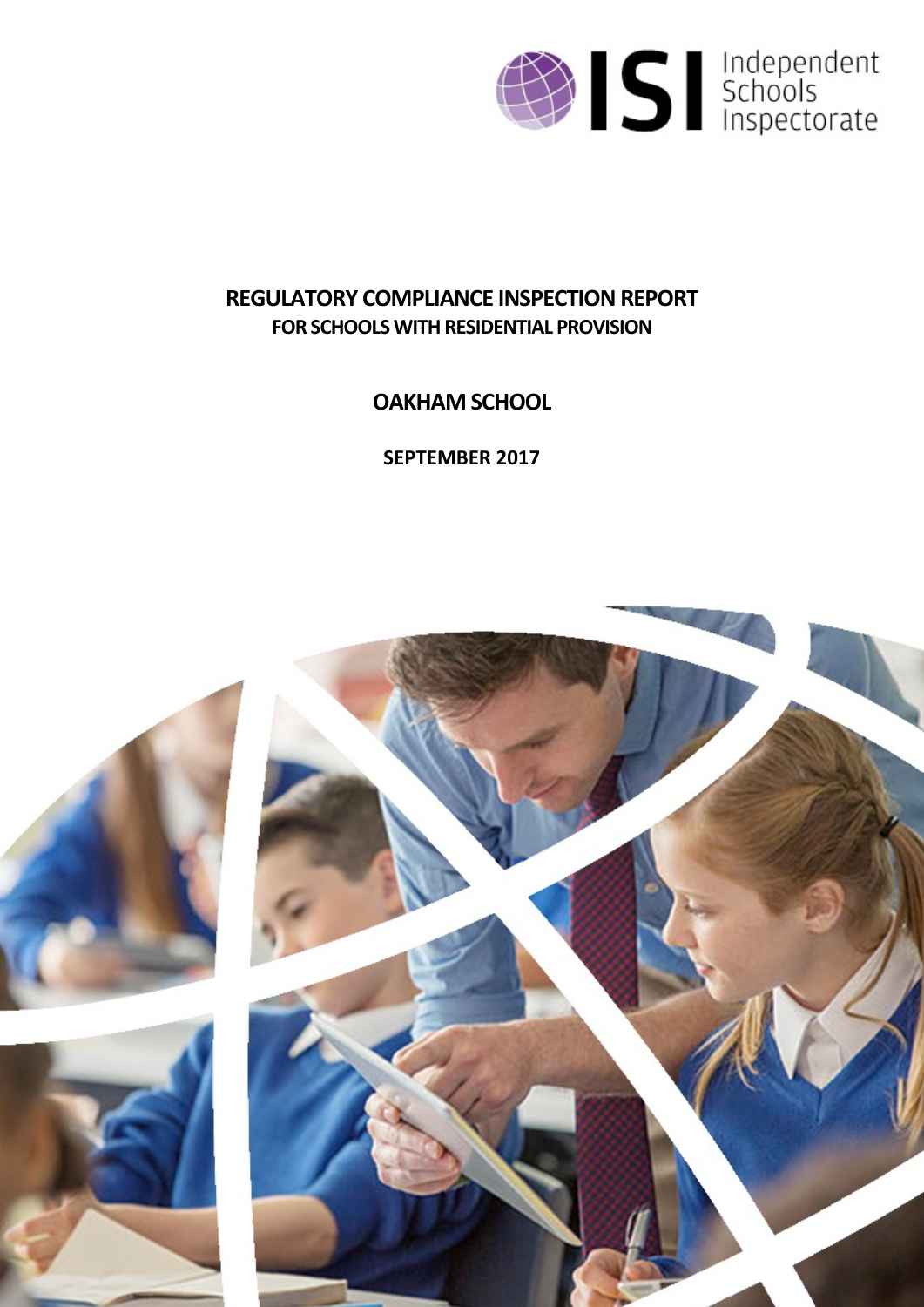**Contents** 2

# **CONTENTS**

|    | <b>SCHOOL'S DETAILS</b>                                              | 3 |
|----|----------------------------------------------------------------------|---|
| 1. | <b>BACKGROUND INFORMATION</b>                                        | 4 |
|    | About the school                                                     | 4 |
|    | What the school seeks to do                                          | 4 |
|    | About the pupils                                                     | 4 |
| 2. | <b>REGULATORY COMPLIANCE INSPECTION</b>                              | 5 |
|    | Preface                                                              | 5 |
|    | <b>Key Findings</b>                                                  | 6 |
|    | PART 1 - Quality of education provided                               | 6 |
|    | PART 2 - Spiritual, moral, social and cultural development of pupils | 6 |
|    | PART 3 - Welfare, health and safety of pupils                        | 6 |
|    | PART 4 – Suitability of staff, supply staff, and proprietors         | 7 |
|    | PART 5 – Premises of and accommodation at schools                    | 7 |
|    | <b>PART 6 - Provision of information</b>                             | 7 |
|    | PART 7 - Manner in which complaints are handled                      | 7 |
|    | PART 8 - Quality of leadership in and management of schools          | 7 |
| 3. | <b>INSPECTION EVIDENCE</b>                                           | 8 |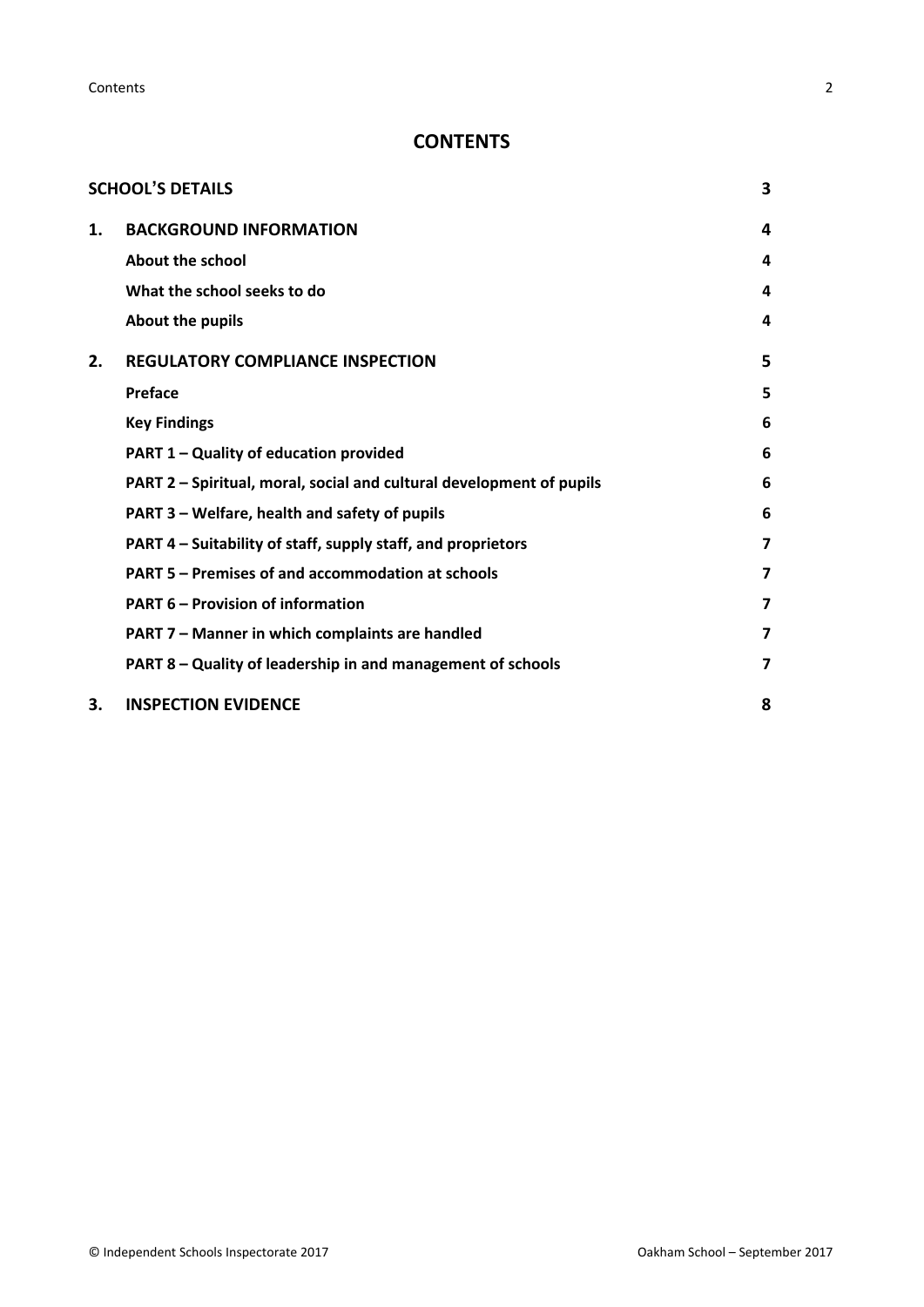| <b>School</b>                    | Oakham School                                                                |     |                     |     |
|----------------------------------|------------------------------------------------------------------------------|-----|---------------------|-----|
| <b>DfE</b> number                | 857/6000                                                                     |     |                     |     |
| <b>Registered charity number</b> | 1131425                                                                      |     |                     |     |
| <b>Address</b>                   | Oakham School<br><b>Chapel Close</b><br>Oakham<br>Rutland<br><b>LE15 6DT</b> |     |                     |     |
| Telephone number<br>01572 758500 |                                                                              |     |                     |     |
| <b>Email address</b>             | admissions@oakham.rutland.sch.uk                                             |     |                     |     |
| Headmaster                       | Mr Nigel Lashbrook                                                           |     |                     |     |
| <b>Chair of trustees</b>         | Professor Neil Gorman                                                        |     |                     |     |
| Age range                        | 10 to 18                                                                     |     |                     |     |
| Number of pupils on roll         | 1034                                                                         |     |                     |     |
|                                  | <b>Boys</b>                                                                  | 539 | Girls               | 495 |
|                                  | Day pupils                                                                   | 476 | <b>Boarders</b>     | 558 |
|                                  | Juniors (L1)                                                                 | 19  | Seniors (Y1 to Y11) | 620 |
|                                  | <b>Sixth Form</b>                                                            | 395 |                     |     |
| <b>Inspection dates</b>          | 27 to 28 September 2017                                                      |     |                     |     |

# <span id="page-2-0"></span>**SCHOOL'S DETAILS**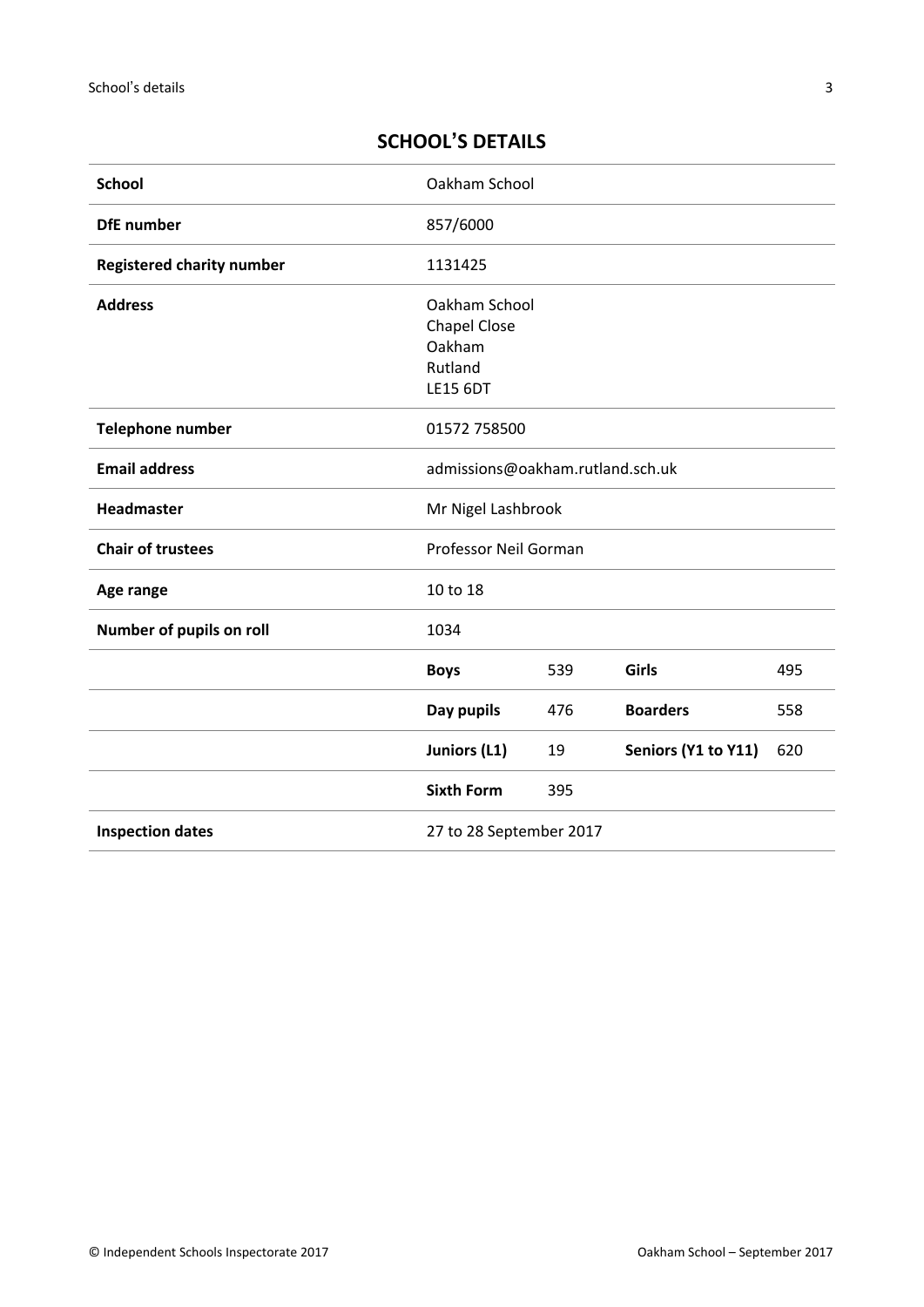# <span id="page-3-0"></span>**1. BACKGROUND INFORMATION**

#### <span id="page-3-1"></span>**About the school**

- 1.1 Oakham School is a co-educational day and boarding school. Occupying a large campus spread around the county town of Rutland, it was founded in 1584 and has a Christian Foundation. The school is a registered charity whose trustees provide the governance of the school. There are three ex-officio trustees and up to eighteen co-opted trustees, from a range of professional backgrounds.
- 1.2 Since the previous inspection in 2013, the school has made appointments to new posts in the senior leadership team and carried out a programme of improvements to its built environment. It has changed the length of lessons and established a new management information system designed to track pupils' academic and personal development.
- 1.3 The school has twelve boarding houses and four day houses. Pupils in Years 6 to 8 are in one of four houses that include boarding and day pupils. Those in Year 13 belong to one of two houses that include both day pupils and boarders.

### <span id="page-3-2"></span>**What the school seeks to do**

1.4 The school aims to be a vibrant community which balances an innovative modern outlook with traditional values. It aspires to underpin the values with high-quality pastoral care. The school also aimsto stimulate a deep and authentic love of learning, enabling pupilsto develop into well-grounded and motivated young adults. It seeks to be a place with a happy, supportive and challenging environment which provides pupils the confidence to develop their potential.

### <span id="page-3-3"></span>**About the pupils**

1.5 Pupils come from a range of professional backgrounds, mostly from White British families living within the Midland counties. Nationally standardised test data provided by the school indicate that the ability of the pupils in the senior school is above average and that the ability of pupils in the sixth form is broadly average. The number of pupils identified by the school as requiring support for special educational needs and/or disabilities is 182 and of these 129 receive additional support. The vast majority of these pupils are dyslexic, but a small number have dyspraxia or are dyscalculic or dysgraphic, and some have physical disabilities. A number of pupils have problems with anxiety. No pupils have a statement of special educational needs or an education, health and care plan. Also, 130 pupils have English as an additional language and up to 40 of these receive additional support at any time.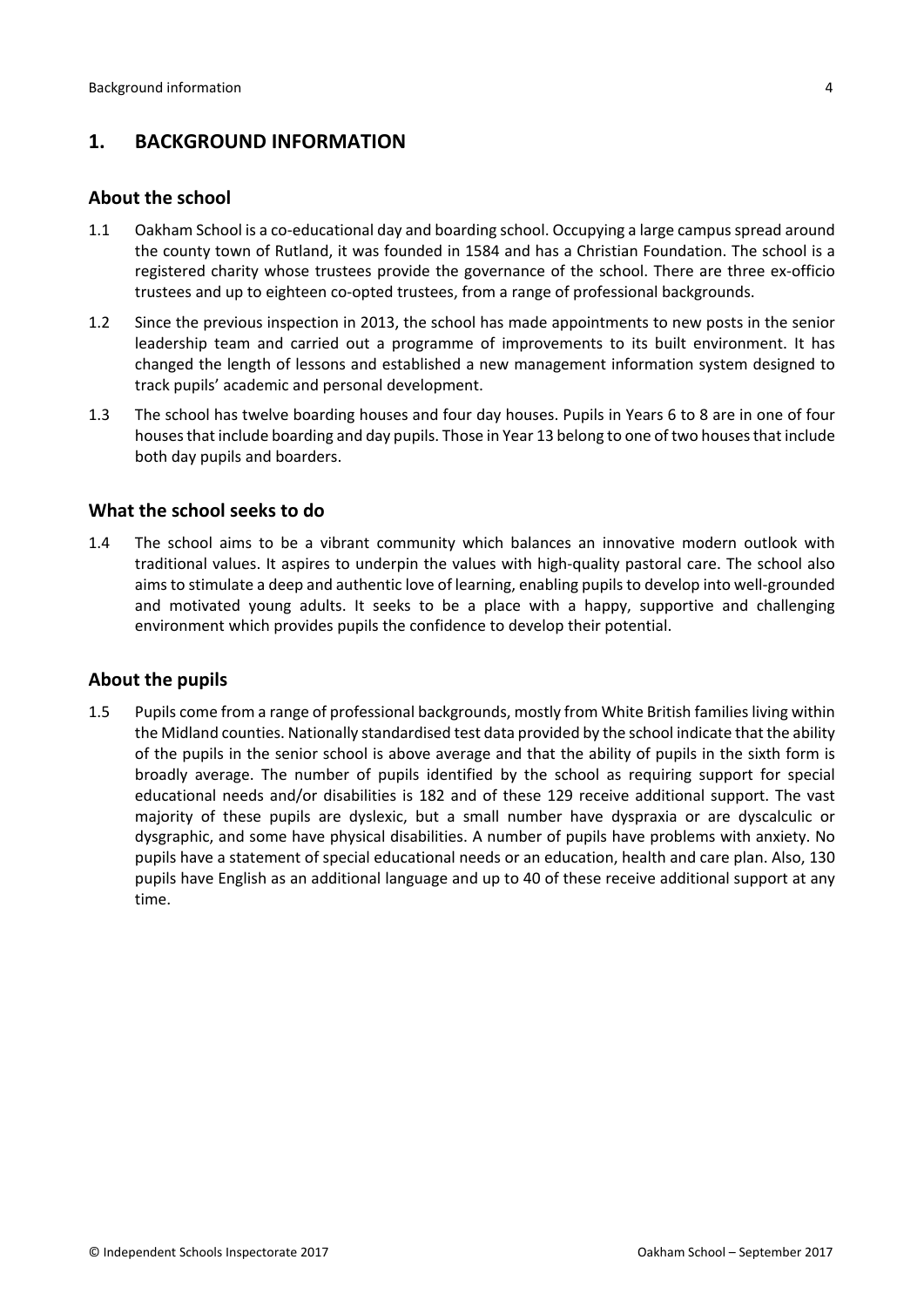# <span id="page-4-0"></span>**2. REGULATORY COMPLIANCE INSPECTION**

## <span id="page-4-1"></span>**Preface**

The registration authority for independent schools is the Department for Education (DfE), which directs inspection according to a specified frequency or at any time where the DfE has particular concerns about a school. The Independent Schools Inspectorate (ISI) is the body approved by the Secretary of State for the purpose of inspecting schools which are, or whose heads are, in membership of the associations which form the Independent Schools Council (ISC) and reporting on the extent to which they meet the Independent School Standards ('the standards') in the Schedule to the Education (Independent School Standards) Regulations 2014. Accordingly, inspection records whether the school meets each of these standards, which are arranged in eight Parts, each of which is divided into separate paragraphs. Additionally, the inspection reports on the school's accessibility plan under Schedule 10 of the Equality Act 2010 and the ban on corporal punishment under section 548 of the Education Act 1996. It comments on the progress made by the school in meeting the compliance action points set out in the school's most recent statutory inspection.

This inspection also contains specific judgements on the National Minimum Standards for Boarding Schools ('boarding NMS'). It also comments on the progress made by the school in meeting the compliance action points set out in the most recent statutory boarding inspection and it judges the extent to which the school currently meets the boarding NMS. It identifies any standards which the school does not meet and requires action to meet them. Findings are distributed across sections relating to the eight Parts of the standards.

All association independent schools will have an inspection within three yearsfrom April 2016, in accordance with the Framework and DfE requirements. The inspection may be of COMPLIANCE ONLY or a combined inspection of EDUCATIONAL QUALITY AND COMPLIANCE depending on a number of factors, including findings from their most recent inspection. Schools judged not to meet the standards, including the boarding NMS, may also be subject to a progress monitoring visit before their next routine inspection. The progress monitoring visit will judge whether the school has taken the necessary action to meet any un-met standards identified at their previous inspection.

The inspection was also carried out under the arrangements of the ISC Associations for the maintenance and improvement of the quality of their membership.

**This is a COMPLIANCE ONLY inspection and as such reports only on the school's compliance with the standards, including the boarding NMS.** The standards represent minimum requirements and judgements are given either as **met** or as **not met**. All schools are required to meet all the standards applicable to them. Where the minimum requirements are not met, this is clearly indicated in the relevant section of the report and the school is required to take the actions specified.

Inspections do not include matters that are outside of the regulatory framework described above, such as: an exhaustive health and safety audit; compliance with data protection requirements; an in-depth examination of the structural condition of the school, its services or other physical features; contractual arrangements with parents; an investigation of the financial viability of the school or its accounting procedures.

Inspectors may be aware of individual safeguarding concerns, allegations and complaints as part of the inspection process. Such matters will not usually be referred to specifically in published reports in this document but will have been considered by the team in reaching its judgements.

Links to the full regulations and requirements can be found here: The Education [\(Independent](http://www.legislation.gov.uk/uksi/2014/3283/contents/made) School Standards) [Regulations](http://www.legislation.gov.uk/uksi/2014/3283/contents/made) 2014, National Minimum [Standards](https://www.gov.uk/government/uploads/system/uploads/attachment_data/file/416186/20150319_nms_bs_standards.pdf) for Boarding Schools, Early Years [Foundation](https://www.gov.uk/government/publications/early-years-foundation-stage-framework--2) Stage Statutory [Framework.](https://www.gov.uk/government/publications/early-years-foundation-stage-framework--2)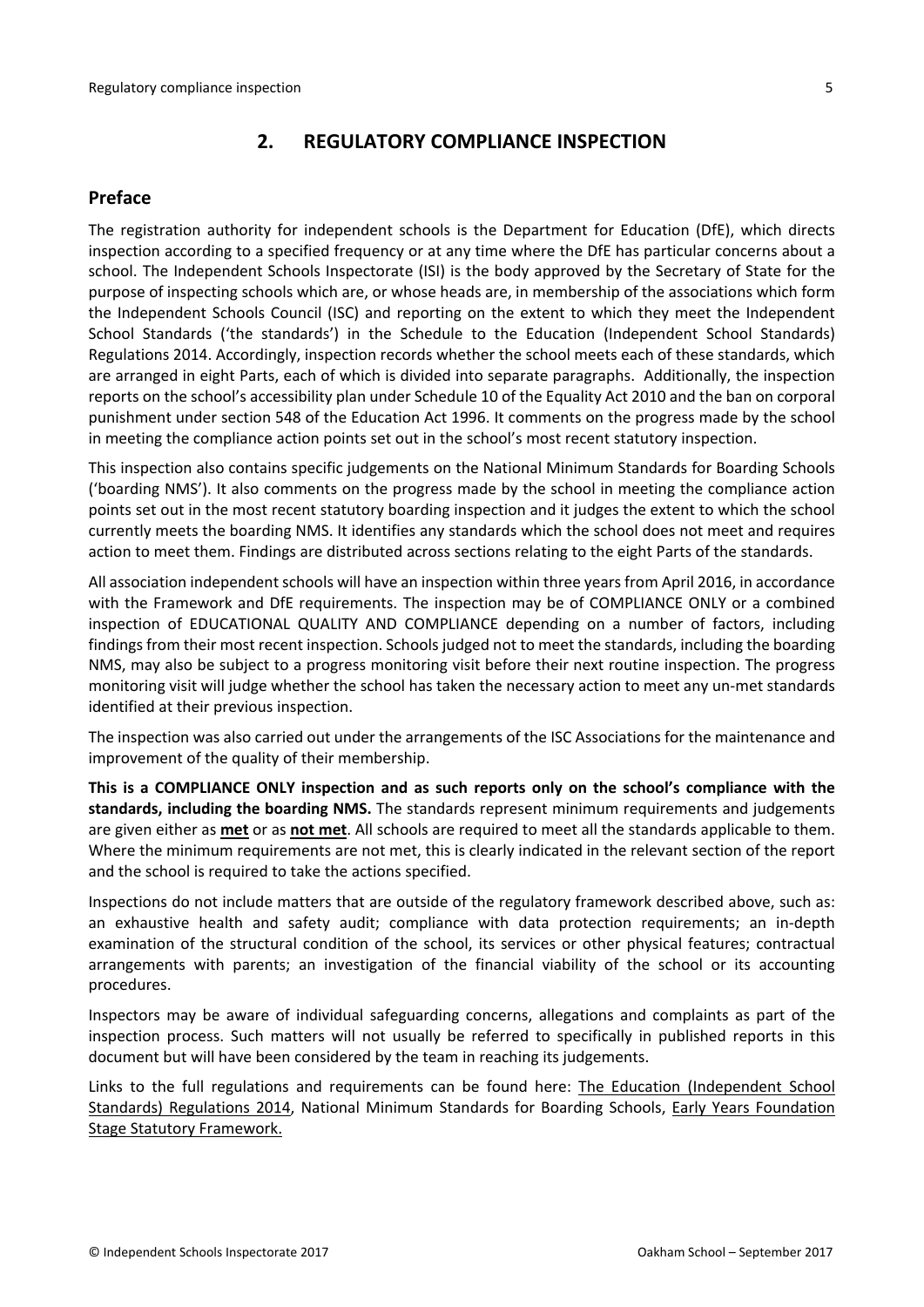## <span id="page-5-0"></span>**Key Findings**

2.1 The school meets the standards in the schedule to the Education (Independent School Standards) Regulations 2014, the National Minimum Standards for Boarding Schools 2015, and associated requirements, and no further action is required as a result of this inspection.

## <span id="page-5-1"></span>**PART 1 – Quality of education provided**

- 2.2 At GCSE in the years 2013 to 2016, performance has been well above the national average for maintained schools, and above the national average for maintained selective schools. Results in IGCSE French, German and Spanish have been similar to worldwide norms. Results in IGCSE physical education, English language and literature, mathematics, and science double award have been higher than worldwide norms.
- 2.3 In the sixth form, results in A-level examinations have been above the national average. Results in IB examinations have been higher than worldwide norms and above UK averages.
- 2.4 The curriculum is documented, supported by appropriate plans and schemes of work for the pupils and covers the required breadth of material. The teaching enables pupils to make good progress, encompasses effective behaviour management and is supported by suitable resources. A suitable framework for the assessment of pupils' performance is in place.
- **2.5 The standards relating to the quality of education [paragraphs 1–4] are met.**

### <span id="page-5-2"></span>**PART 2 – Spiritual, moral, social and cultural development of pupils**

- 2.6 Principles and values are actively promoted which facilitate the personal development of pupils as responsible, tolerant, law-abiding citizens. Boarders' views are actively encouraged and their opinions and concerns are appropriately considered by staff. Any prefect system operating in the school is suitably managed.
- **2.7 The standard relating to spiritual, moral, social and cultural development [paragraph 5] and NMS 17 and 19 are met.**

### <span id="page-5-3"></span>**PART 3 – Welfare, health and safety of pupils**

- 2.8 Arrangements are made to safeguard and promote the welfare of pupils by means that pay due regard to current statutory guidance; good behaviour is promoted; bullying is prevented so far as reasonably practicable; health and safety requirements are met, including those relating to fire safety; provision is made for first aid. Pupils are properly supervised; admission and attendance registers are maintained, as required, and there is a strategic approach to risk assessment. A disability access plan is in place.
- 2.9 An appropriate induction process for pupils new to boarding is implemented, and suitable provision is made for boarders' medical and health care, their food and drink and for managing boarders' laundry and possessions. Boarders have suitable contact with friends and family and access to a programme of activities. Boarding staff are appropriately trained and deployed.
- **2.10 The standardsrelating to welfare, health and safety [paragraphs 6–16], the requirement of Schedule 10 of the Equality Act 2010, the ban on corporal punishment under section 548 of the Education Act 1996, and NMS 2–4, 6–12, 15 and 16 are met.**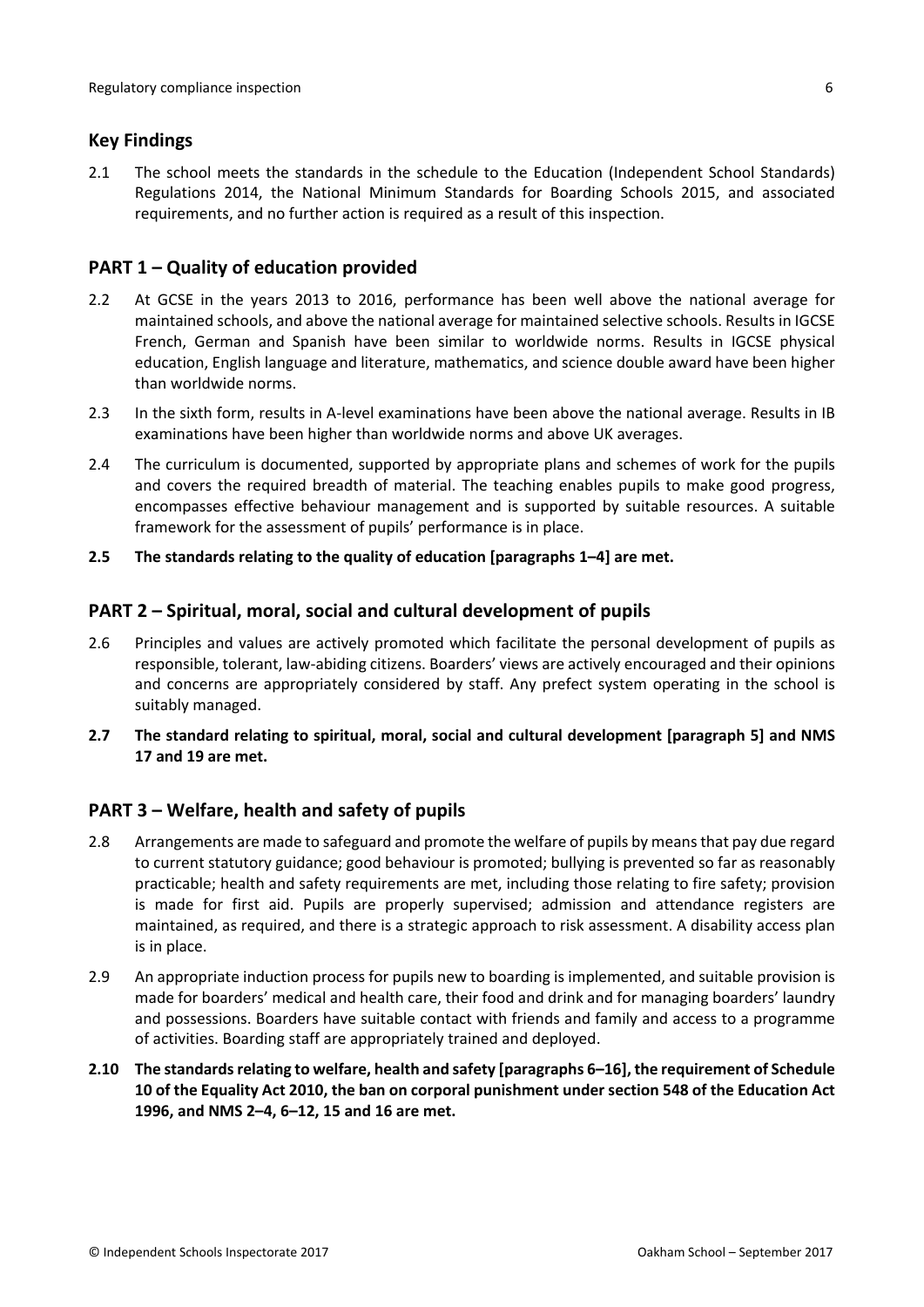# <span id="page-6-0"></span>**PART 4 – Suitability of staff, supply staff, and proprietors**

- 2.11 The school makes appropriate checks to ensure the suitability of staff, supply staff, and proprietors and a register is kept as required. Visitors to boarding accommodation are appropriately supervised.
- **2.12 The standards relating to the suitability of those in contact with pupils at the school [paragraphs 17–21] and NMS 14 are met.**

#### <span id="page-6-1"></span>**PART 5 – Premises of and accommodation at schools**

2.13 Suitable toilet, changing and showering facilities for pupils and appropriate accommodation for their medical and therapy needs are provided. The premises are maintained to a standard commensurate with health and safety; acoustics and lighting are appropriate; water provision is adequate. Suitable outdoor space is provided for physical education and outdoor play. Boarding accommodation is adequate for the needs of all boarders, and safeguards and promotes their welfare.

#### **2.14 The standardsrelating to the premises and accommodation [paragraphs 22–31] and NMS 5 are met.**

#### <span id="page-6-2"></span>**PART 6 – Provision of information**

- 2.15 A range of information is variously published, provided or made available to parents, inspectors and the Department for Education. These include details about the trustees, the ethos of the school and the curriculum, and of the school's arrangements for admission, behaviour and exclusions, bullying, health and safety, first aid, details of the complaints procedure, and the number of complaints registered under the formal procedure during the preceding school year, and the provision for those with education, health and care plans or English as an additional language. They also include particulars of the school's academic performance during the preceding school year, and its results in public examinations, inspection reports and (for parents only) a report at least annually of their own child's progress. The safeguarding policy is posted on the school's website. A suitable statement of boarding principles and practice is published by the school.
- **2.16 The standard relating to the provision of information [paragraph 32] and statement of boarding principles [NMS 1] are met.**

#### <span id="page-6-3"></span>**PART 7 – Manner in which complaints are handled**

- 2.17 Parental complaints, if any, are handled effectively through a three-stage process, (informal, formal and a hearing before a panel of three, one of whom is independent of the school). Each stage has clear time scales, and at the third stage the panel can make findings and recommendations which are communicated to the complainant. Records are kept appropriately, including of any action taken, whether or not a complaint is successful, and identifying those relating to the boarding provision.
- **2.18 The standard relating to the handling of complaints [paragraph 33] and NMS 18 are met.**

#### <span id="page-6-4"></span>**PART 8 – Quality of leadership in and management of schools**

2.19 The trustees ensure that the leadership and management demonstrate good skills and knowledge, and fulfil their responsibilities effectively, so that the other standards are consistently met and they actively promote the well-being of the pupils. Appropriate leadership and management of boarding ensure that the required policies and records are maintained and effectively monitored.

#### **2.20 The standard relating to leadership and management of the school [paragraph 34] and NMS 13 are met.**